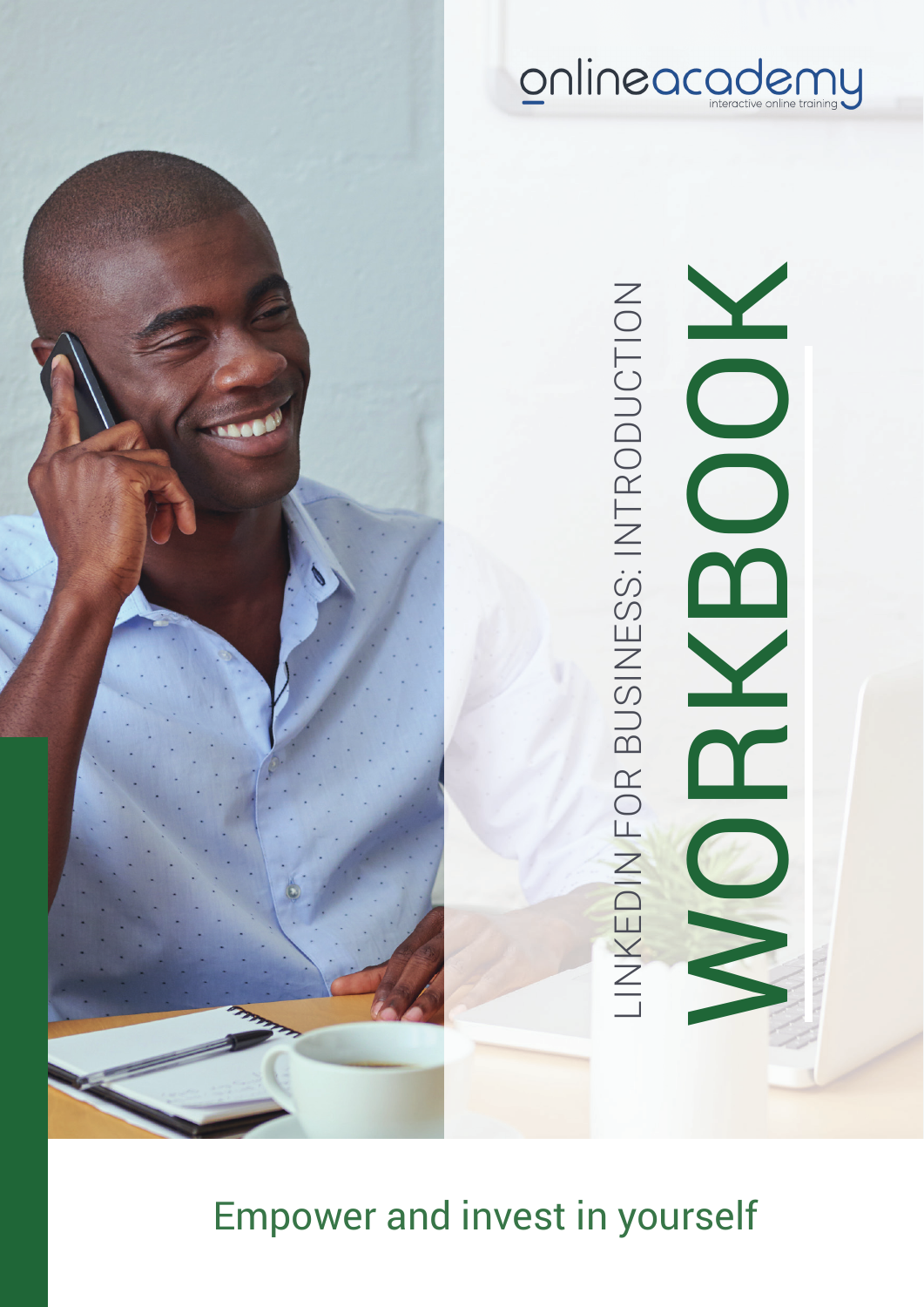### **LEARNING ACTIVITY 01** INDIVIDUAL WORK

**There are certain concerns when it comes to using social media for business.**

**Indicate the correct concerns by ticking the appropriate blocks.**

| "My customers are not<br>social."                                   | <b>OR</b> | "My customers are rude."                                                              |
|---------------------------------------------------------------------|-----------|---------------------------------------------------------------------------------------|
| "Social media is a<br>platform for negative<br>feedback."           | <b>OR</b> | "Social media is a platform<br>for irrelevant feedback."                              |
| "Social media is<br>a communication<br>channel."                    | <b>OR</b> | "Social media is a platform<br>for irrelevant feedback."                              |
| "Blogging is time-<br>consuming."                                   | <b>OR</b> | "Blogging is false<br>advertising."                                                   |
| "Should a company be<br>visible on every social<br>media platform?" | <b>OR</b> | "Should a company be<br>advertising on every<br>social media platform?"<br>platform?" |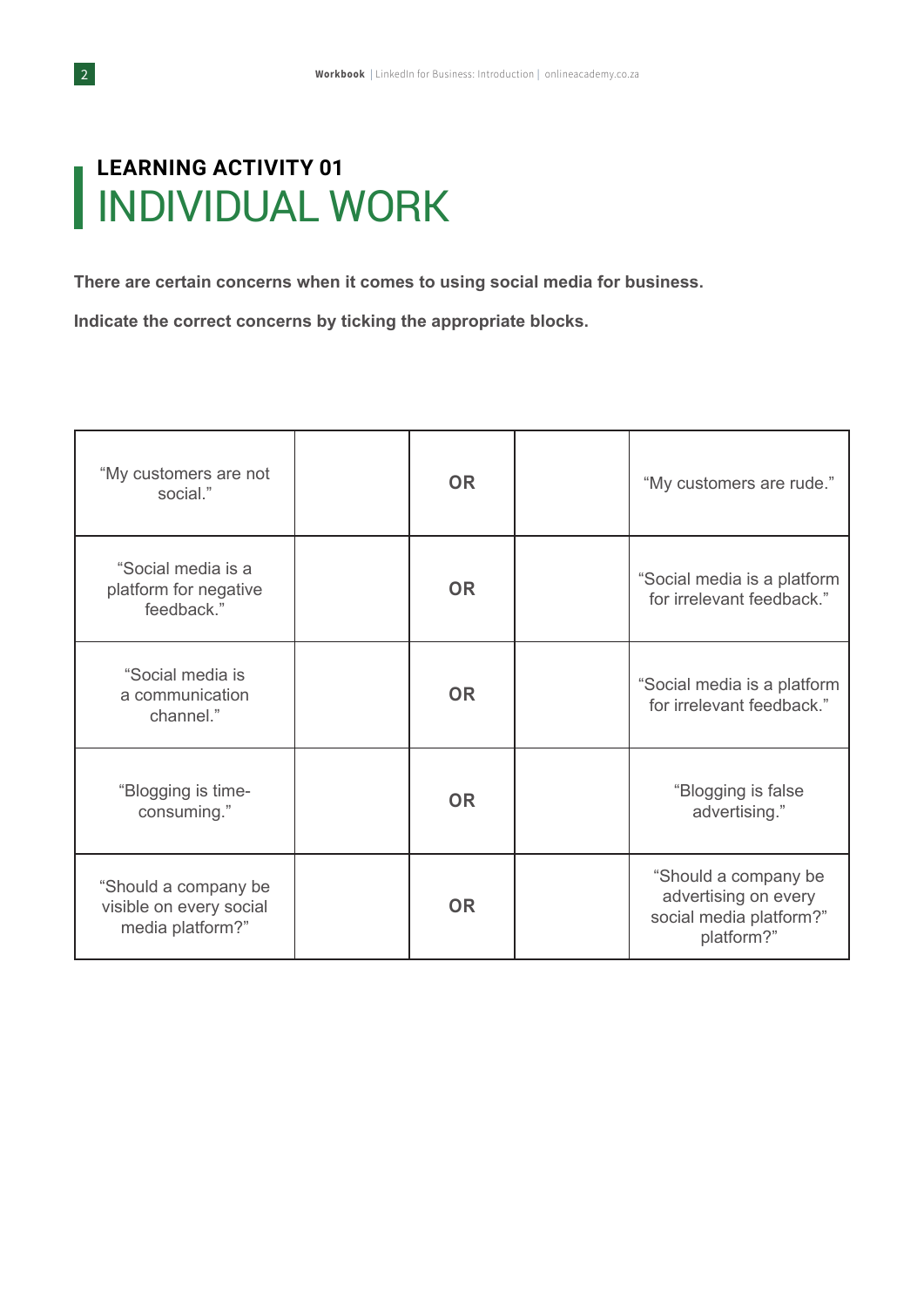## **LEARNING ACTIVITY 02** INDIVIDUAL WORK

**Your free account with LinkedIn allows you to use most of LinkedIn's most popular features.**

**Complete the following sentences by underlining the appropriate options.**

1. Building a network of connections with no limits on size or  $\qquad \qquad$ .

*numbers | characters*

2. Creating a professional and **Example 2.** LinkedIn profile.

*detailed | sophisticated*

3. Giving and receiving an unlimited number of  $\qquad \qquad$ .

*recommendations | connections*

4. Joining or \_\_\_\_\_\_\_\_\_\_\_\_\_\_\_\_ up to 50 different LinkedIn groups.

*viewing | creating*

5. Performing an unlimited number of **with all and the United States of LinkedIn members** in your extended network.

*searches | requests*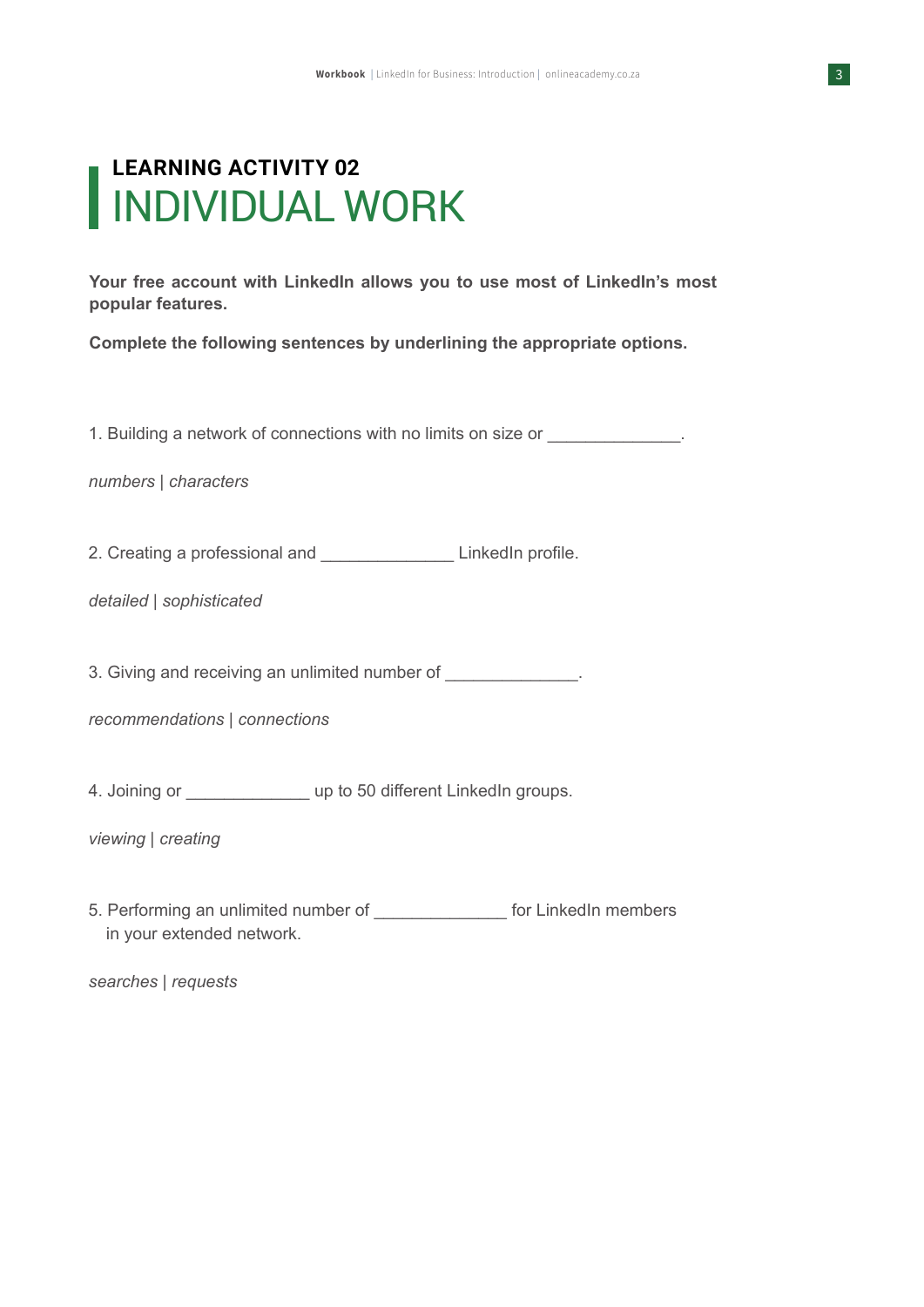#### **LEARNING ACTIVITY 03** GROUP WORK

**There are several navigation icons along the top right of the screen.**

**Provide the names of the icons for the following descriptions by using the words below.**

- 1. The picture of an envelope opens up the LinkedIn Inbox, where you can see incoming messages and invitations.
- 2. The flag icon indicates new actions you should be aware of, like when you are mentioned, receive an endorsement or recommendation, or have a new connection.
- 3. The picture of the + with a person is a quick link to bring up the tools to add more connections to your LinkedIn network.
- 4. After you add a profile picture, this is a thumbnail of your profile photo, and clicking this button expands a list of options that allow you to check your settings.

*Account & Settings | Notifications | Grow My Network | Inbox*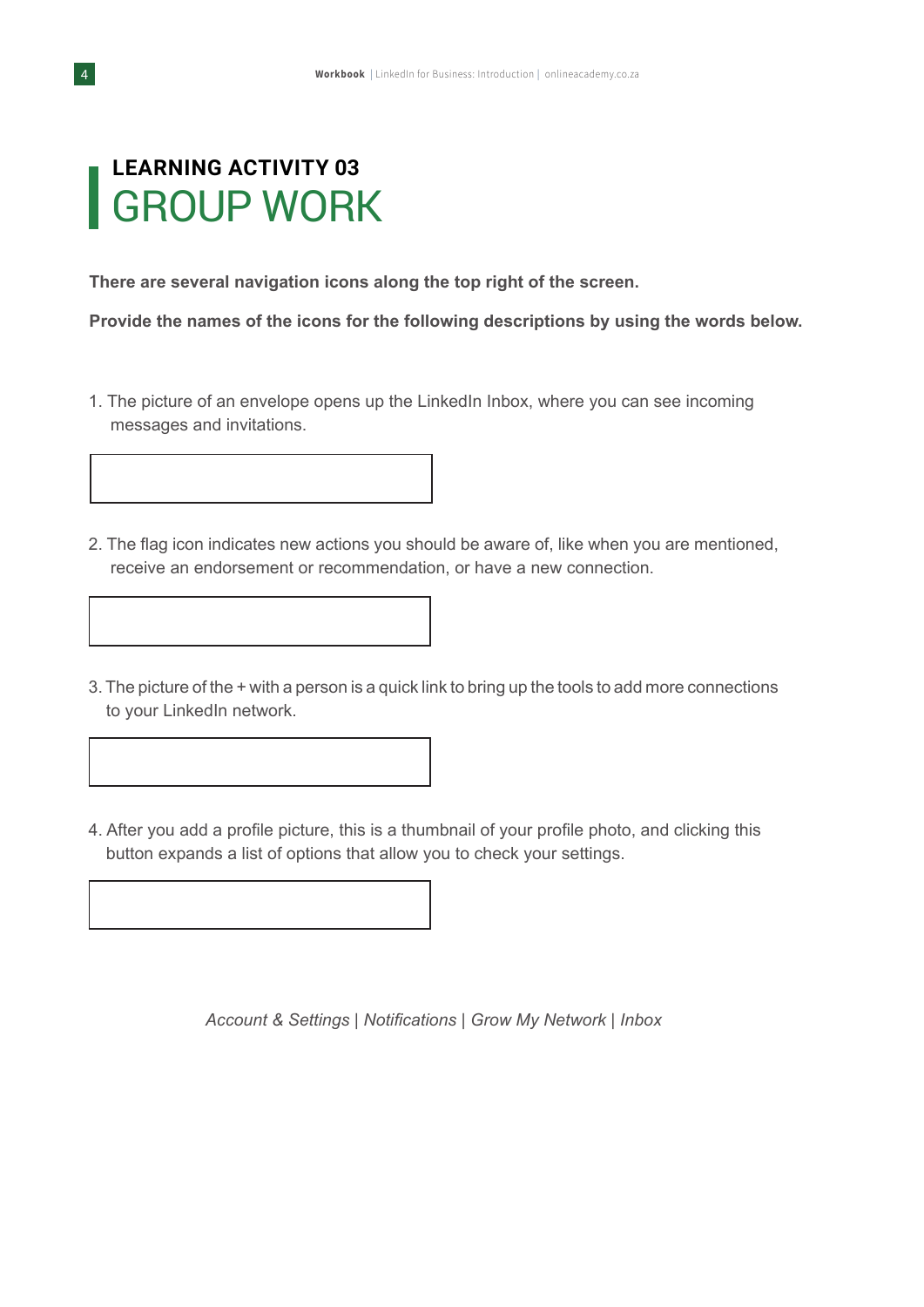# **LEARNING ACTIVITY 04** INDIVIDUAL WORK: REFLECTION

**On LinkedIn, the basic type of connection is a contact you know personally and who you trust on a professional level.**

**Answer the following questions as honestly as possible.**

1. For what purpose would you want to join LinkedIn?

2. Think about the option you have chosen above. Will LinkedIn assist with your purpose?

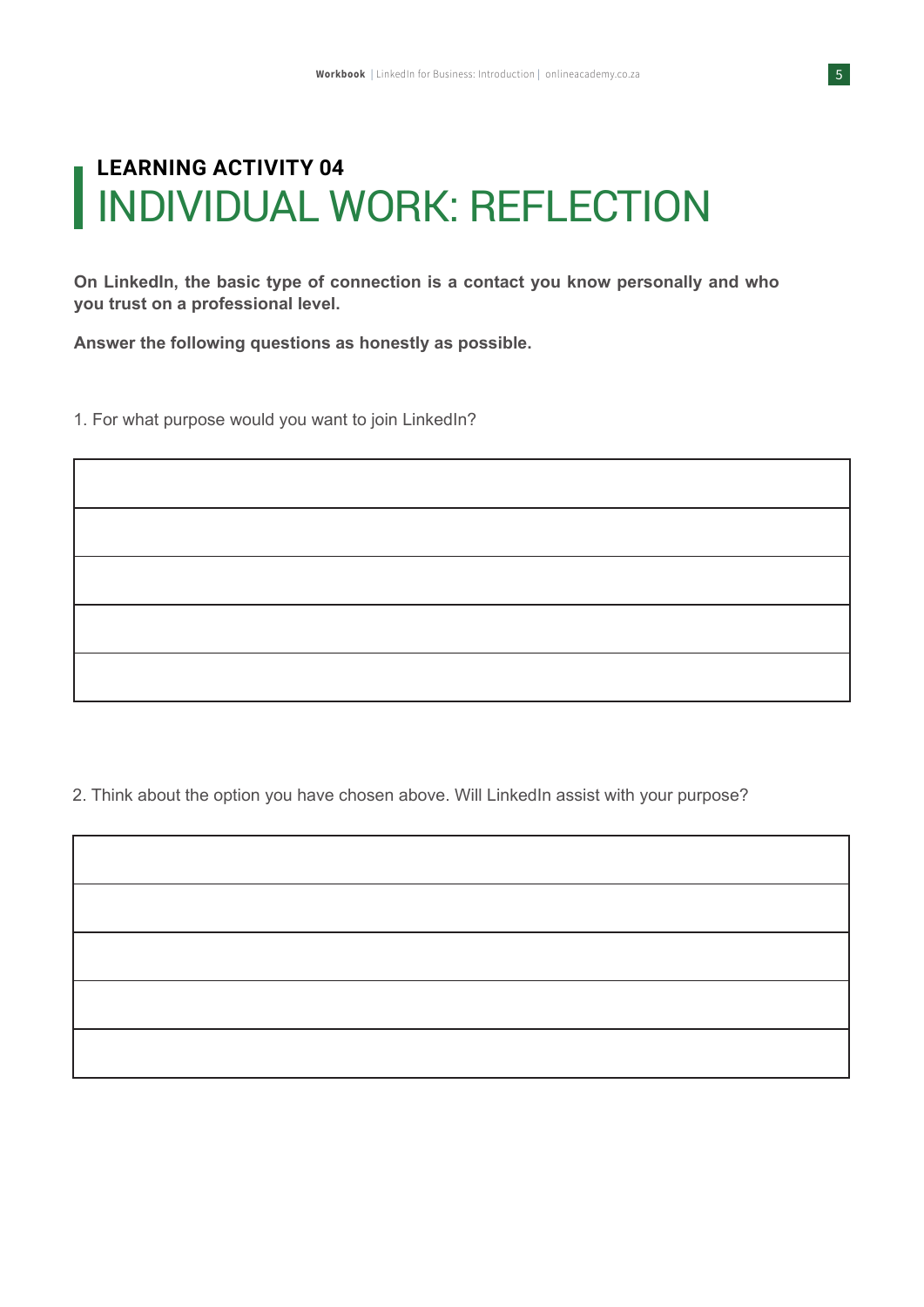### **LEARNING ACTIVITY 05** GROUP WORK

For a company in LinkedIn's directory, there are certain fields you need to fill in.

**Indicate the correct fields by ticking the appropriate blocks.**

| Company location                                    | <b>OR</b> | Company name                                        |
|-----------------------------------------------------|-----------|-----------------------------------------------------|
| Your job title before<br>working for the<br>company | <b>OR</b> | Your job title while working<br>for the company     |
| The time period<br>you worked for the<br>company    | <b>OR</b> | The time period you want<br>to work for the company |
| Number of your job<br>duties                        | <b>OR</b> | Description of your job<br>duties                   |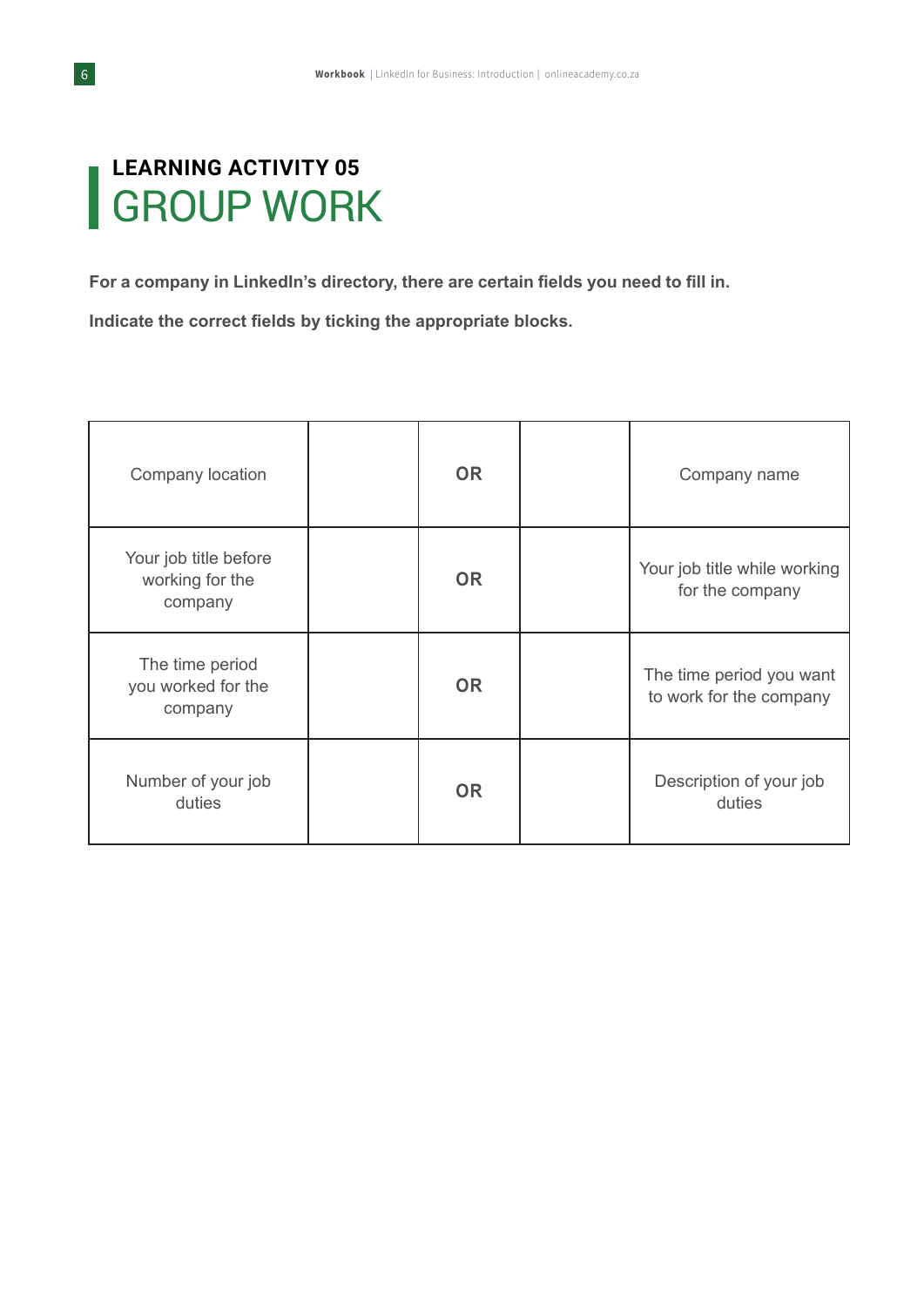# **LEARNING ACTIVITY 06** INDIVIDUAL WORK

 $\overline{\phantom{a}}$  , where  $\overline{\phantom{a}}$ 

**Your Education section says a lot about you, especially to potential employers and to former schoolmates who are looking to reconnect with you.** 

**Complete the following sentences by using the words below.**

- 1. Scroll down your profile until you see the Education heading. Click the Add Education
- 2. Complete the degree information about your education. This includes filling in your degree type, fields of study, grade you received, and the **the set of the state you attended this institution**.
- 3. Scroll down to the Activities and Societies text box and fill it in. Enter any extracurricular you participated in while attending this school.
- 4. Scroll down to the Description text box and enter any \_\_\_\_\_\_\_\_\_\_\_\_\_\_\_\_\_\_\_\_\_\_\_ information about your education experience.
- 5. When you're done entering information, the state of down and click the Save button.

*additional | link | activities | scroll | years*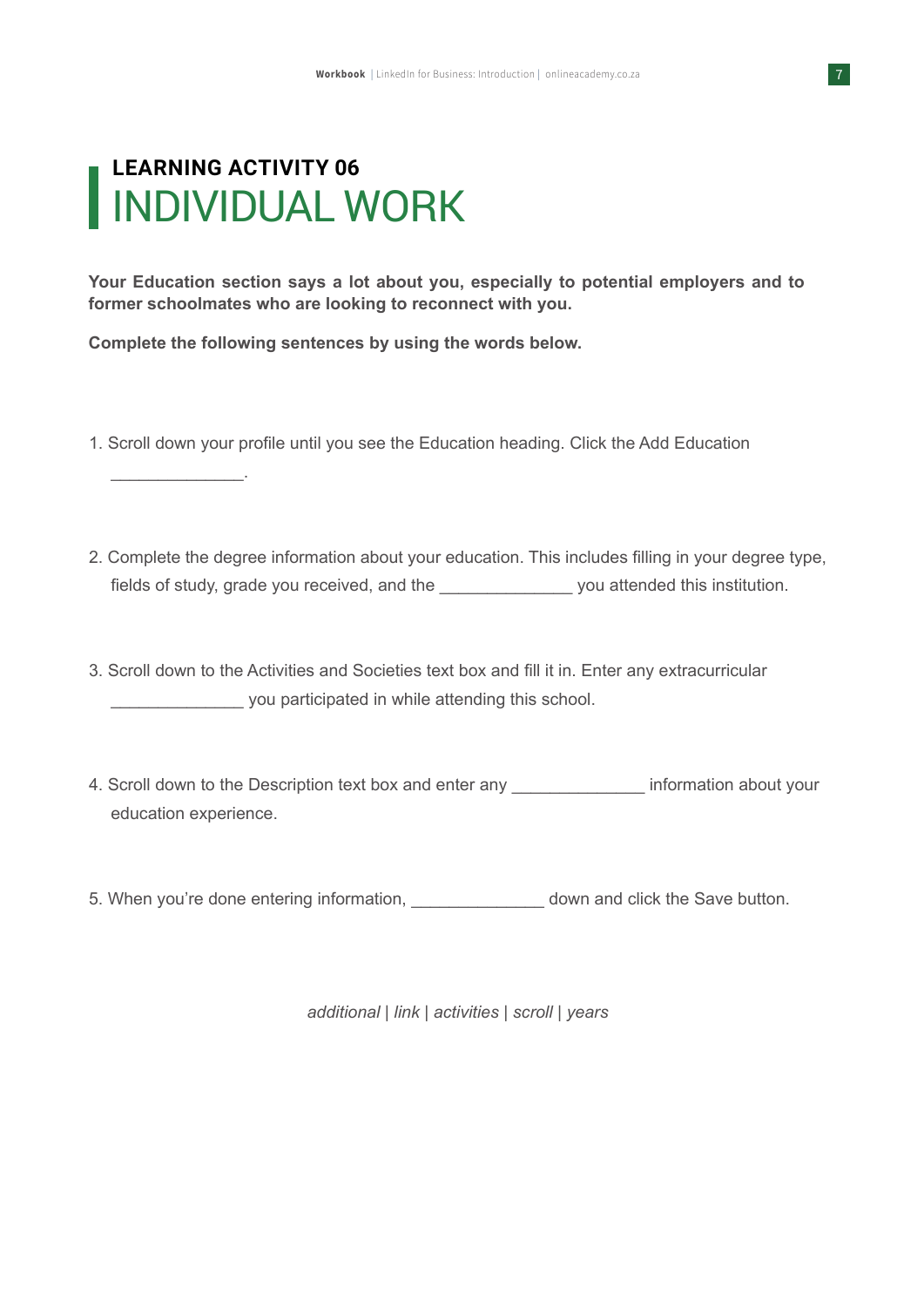# **LEARNING ACTIVITY 07** INDIVIDUAL WORK

**You don't need to update your profile as often as you update a blog, but you certainly don't want to leave your profile untouched for months on end.**

**Indicate when it is useful to update your profile by ticking either true or false.**

|                                                                                              | <b>True</b> | <b>False</b> |
|----------------------------------------------------------------------------------------------|-------------|--------------|
| Getting a new job or promotion                                                               |             |              |
| Launching a new project                                                                      |             |              |
| Receiving an award or honour<br>for your professional, non-profit, or<br>volunteer work      |             |              |
| Being appointed to a board of<br>directors or elected to a<br>professional association board |             |              |
| Performing well in your current duties                                                       |             |              |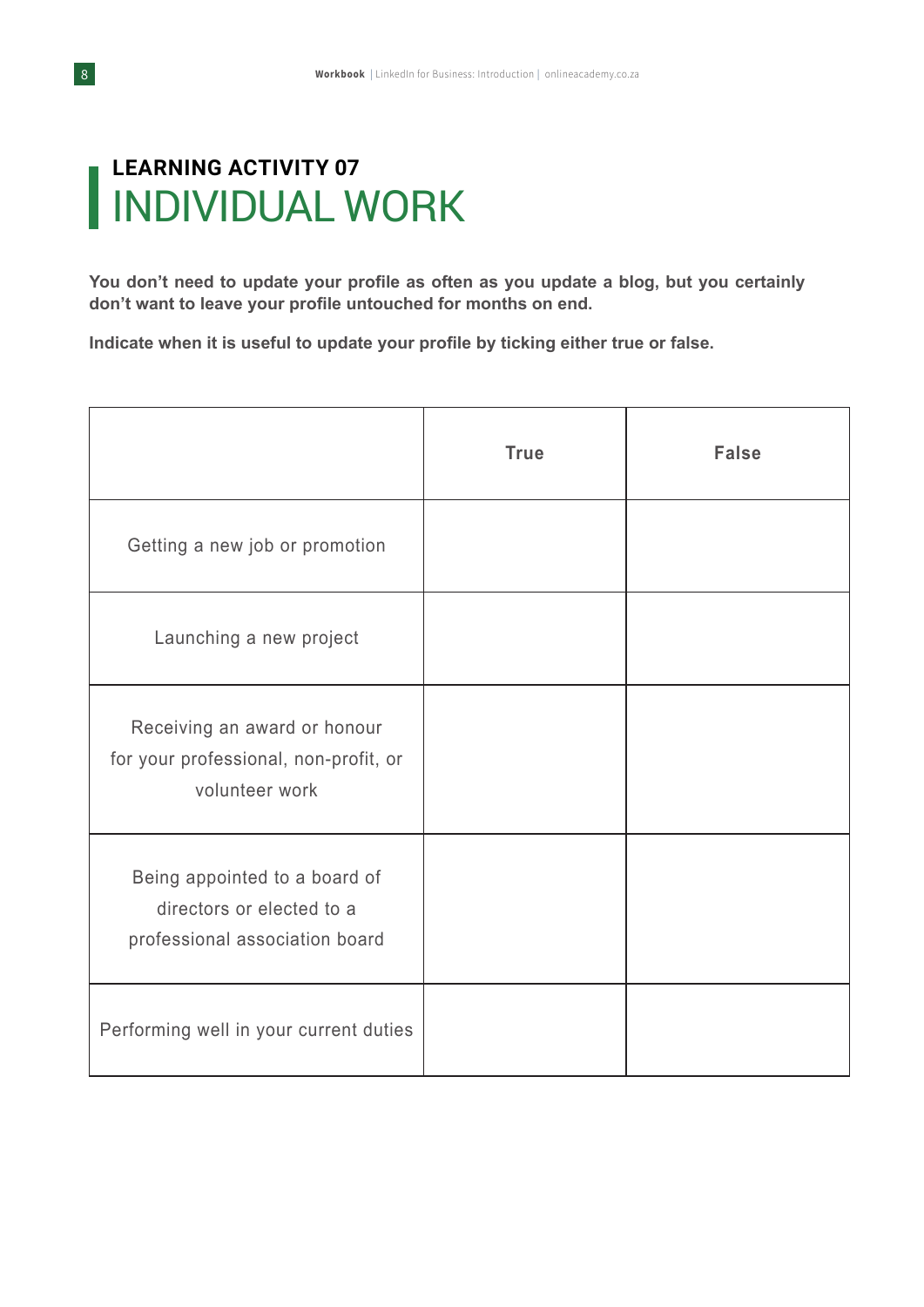## **LEARNING ACTIVITY 08** GROUP WORK

**On LinkedIn, the basic type of connection is a contact you know personally and who you trust on a professional level.**

**Answer the following questions as honestly as possible.**

1. For what purpose would you want to join LinkedIn?

2. How does one join a LinkedIn group?